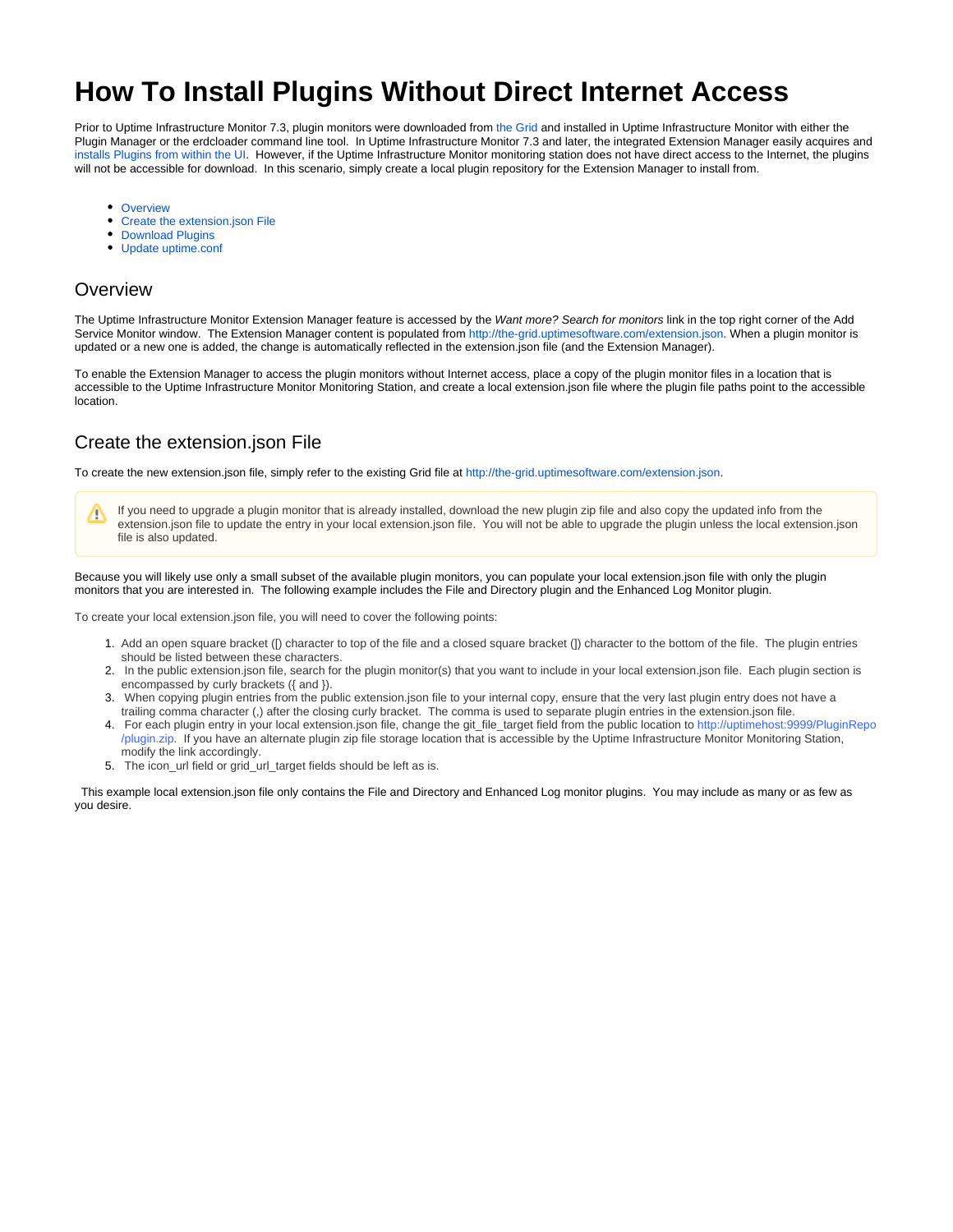```
\overline{a} {
         "category": "Operating System Monitors", 
         "supported_versions": [
             "7.3"
         ], 
         "name": "File and Directory", 
         "git_file_target": "https://github.com/uptimesoftware/file-directory-monitor/raw/develop/dist/file-
directory-monitor.zip", 
         "icon_url": "http://the-grid.uptimesoftware.com/img/posts/placeholder-logo.png", 
         "upgrade_in_place": true, 
         "requires_additional_setup": false, 
         "requires_agent_scripts": true, 
         "version": "4.0", 
         "supported_platforms": [
             "windows", 
             "linux"
        \mathbf{1} "grid_url_target": "http://the-grid.uptimesoftware.com/plugin/file-directory-monitor.html", 
         "type": "plugin", 
         "description": "Monitor the number of files, largest size, and how old the files are in a directory."
     }, 
\{ "category": "Operating System Monitors", 
         "supported_versions": [
             "7.3"
         ], 
         "name": "Enhanced Log Monitor", 
         "git_file_target": "https://github.com/uptimesoftware/enhanced-logfile-monitor/raw/develop/dist
/enhanced-logfile-monitor.zip", 
         "icon_url": "http://the-grid.uptimesoftware.com/img/posts/placeholder-logo.png", 
         "upgrade_in_place": true, 
         "requires_additional_setup": false, 
         "requires_agent_scripts": true, 
         "version": "3.0", 
         "supported_platforms": [
             "windows", 
             "linux"
         ], 
         "grid_url_target": "http://the-grid.uptimesoftware.com/plugin/enhanced-logfile-monitor.html", 
         "type": "plugin", 
         "description": "This monitor is designed for use with the Uptime monitoring station and Windows, Linux, 
Solaris or AIX agents. It scans for certain log files on the agent system and searches the files for a 
specified string (regex compatible). It will scan only new lines in files and not generate alerts for older 
issues. It keeps track of this by using a bookmark (in a temp file) so each time it runs it will simply go to 
the last position in the file and continue scanning. It is designed to scan large (multi-GB) as well as many 
files within a second."
     }
]
```
After creating your local extension.json file, place it in the <uptime\_dir>\GUI directory (or another web location that the Uptime Infrastructure Monitor Monitoring Station server can access). If using <uptime\_dir>\GUI, be sure that no other files are modified; otherwise, the Uptime Infrastructure Monitor web UI may not work properly. The web location of <uptime\_dir>\GUI\extension.json will be http://uptimehost:9999/extension.json.

### <span id="page-1-0"></span>Download Plugins

- 1. Create the PluginRepo directory in <uptime\_dir>\GUI on the Uptime Infrastructure Monitor Monitoring Station server, where the plugin zip files will reside (or in another web location that the Uptime Infrastructure Monitor Monitoring Station server can access).
- 2. On a system that does have access to the internet (e.g. your desktop), for each plugin entry listed in your local extension.json file, browse to the grid\_url\_target address from the public extension.json file to download the plugin zip file
- 3. Place these zip files in the <uptime\_dir>\GUI\PluginRepo directory. These zip files will now be accessible from http://uptimehost:9999/PluginRepo /plugin.zip, which should be the same address as the grid\_url\_target entry in your local extension.json file.

## <span id="page-1-1"></span>Update uptime.conf

To have the Extension Manger use your local extension.json file, the following line needs to be added to the bottom of the <uptime\_dir>\uptime.conf file and the up.time Data Collector service needs to be restarted (uptime\_core on Linux):